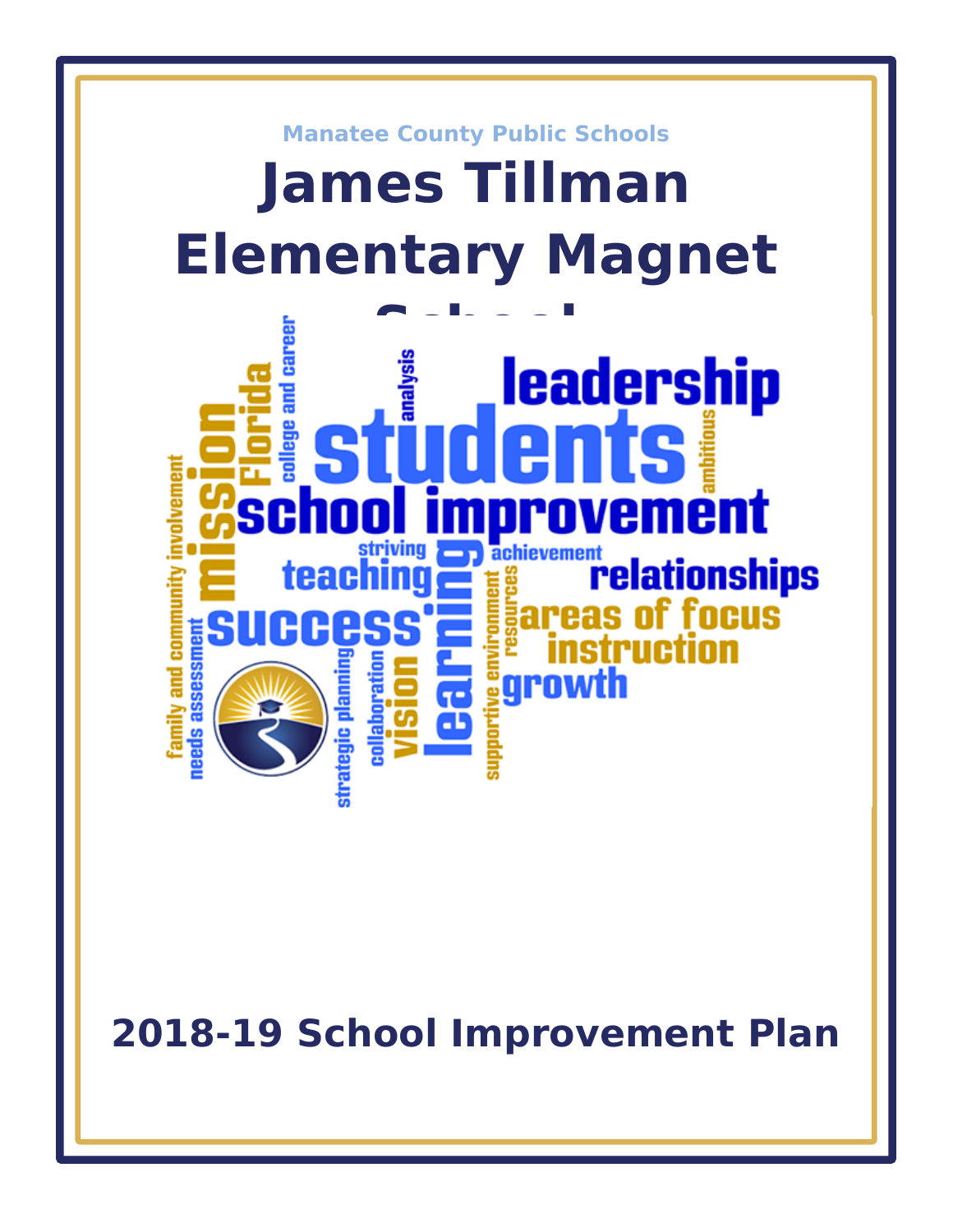# **Table of Contents**

| <b>Purpose and Outline of the SIP</b> |    |
|---------------------------------------|----|
| <b>School Information</b>             | 4  |
| <b>Needs Assessment</b>               |    |
| <b>Planning for Improvement</b>       | 9  |
| <b>Title I Requirements</b>           | 13 |
| <b>Budget to Support Goals</b>        | 15 |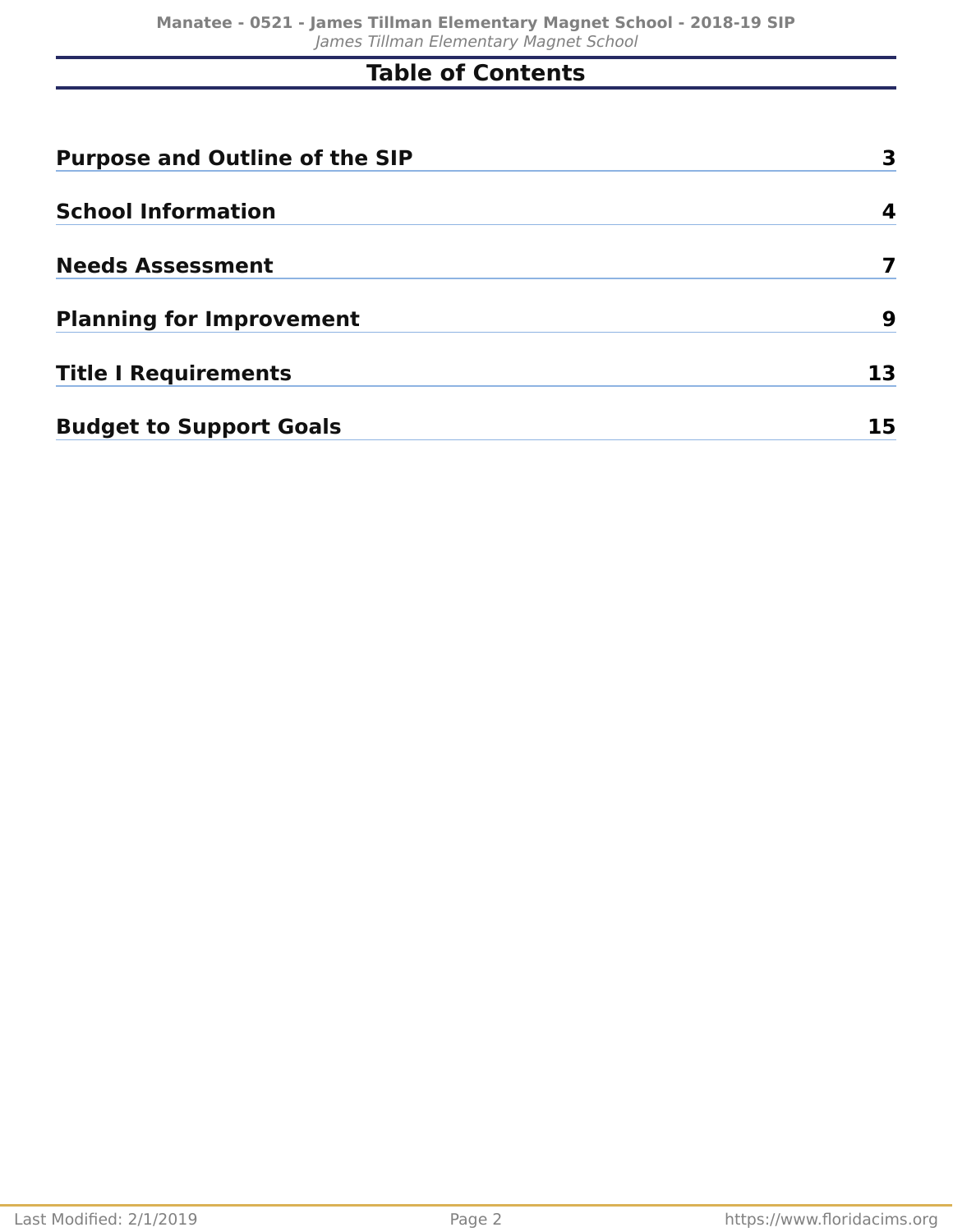**Manatee - 0521 - James Tillman Elementary Magnet School - 2018-19 SIP** James Tillman Elementary Magnet School

# **James Tillman Elementary Magnet School**

## 1415 29TH ST E, Palmetto, FL 34221

## http://www.edline.net/pages/sdmctillmanes

## **School Demographics**

| <b>School Type and Grades</b><br><b>Served</b><br>(per MSID File) |              | 2018-19 Title I School |              | 2018-19 Economically<br><b>Disadvantaged (FRL) Rate</b><br>(As Reported on Survey 3) |
|-------------------------------------------------------------------|--------------|------------------------|--------------|--------------------------------------------------------------------------------------|
| <b>Elementary School</b><br><b>PK-5</b>                           |              | Yes                    |              | 100%                                                                                 |
| <b>Primary Service Type</b><br>(per MSID File)                    |              | <b>Charter School</b>  |              | 2018-19 Minority Rate<br>(Reported as Non-white<br>on Survey 2)                      |
| K-12 General Education                                            |              | <b>No</b>              |              | 86%                                                                                  |
| <b>School Grades History</b>                                      |              |                        |              |                                                                                      |
| Year<br><b>Grade</b>                                              | 2017-18<br>B | 2016-17<br>B           | 2015-16<br>F | 2014-15<br>F*                                                                        |
| <b>School Board Approval</b>                                      |              |                        |              |                                                                                      |

This plan is pending approval by the Manatee County School Board.

## **SIP Authority**

Section 1001.42(18), Florida Statutes, requires district school boards to annually approve and require implementation of a school improvement plan (SIP) for each school in the district that has a school grade of D or F.

The Florida Department of Education (FDOE) SIP template meets all statutory and rule requirements for traditional public schools and incorporates all components required for schools receiving Title I funds. This template is required by State Board of Education Rule 6A-1.099811, Florida Administrative Code, for all non-charter schools with a current grade of D or F (see page 4). For schools receiving a grade of A, B, or C, the district may opt to require a SIP using a template of its choosing. This document was prepared by school and district leadership using the FDOE's school improvement planning web application located at [https://www.floridaCIMS.org.](https://www.floridacims.org)

## <span id="page-2-0"></span>**Purpose and Outline of the SIP**

The SIP is intended to be the primary artifact used by every school with stakeholders to review data, set goals, create an action plan and monitor progress. The Florida Department of Education encourages schools to use the SIP as a "living document" by continually updating, refining and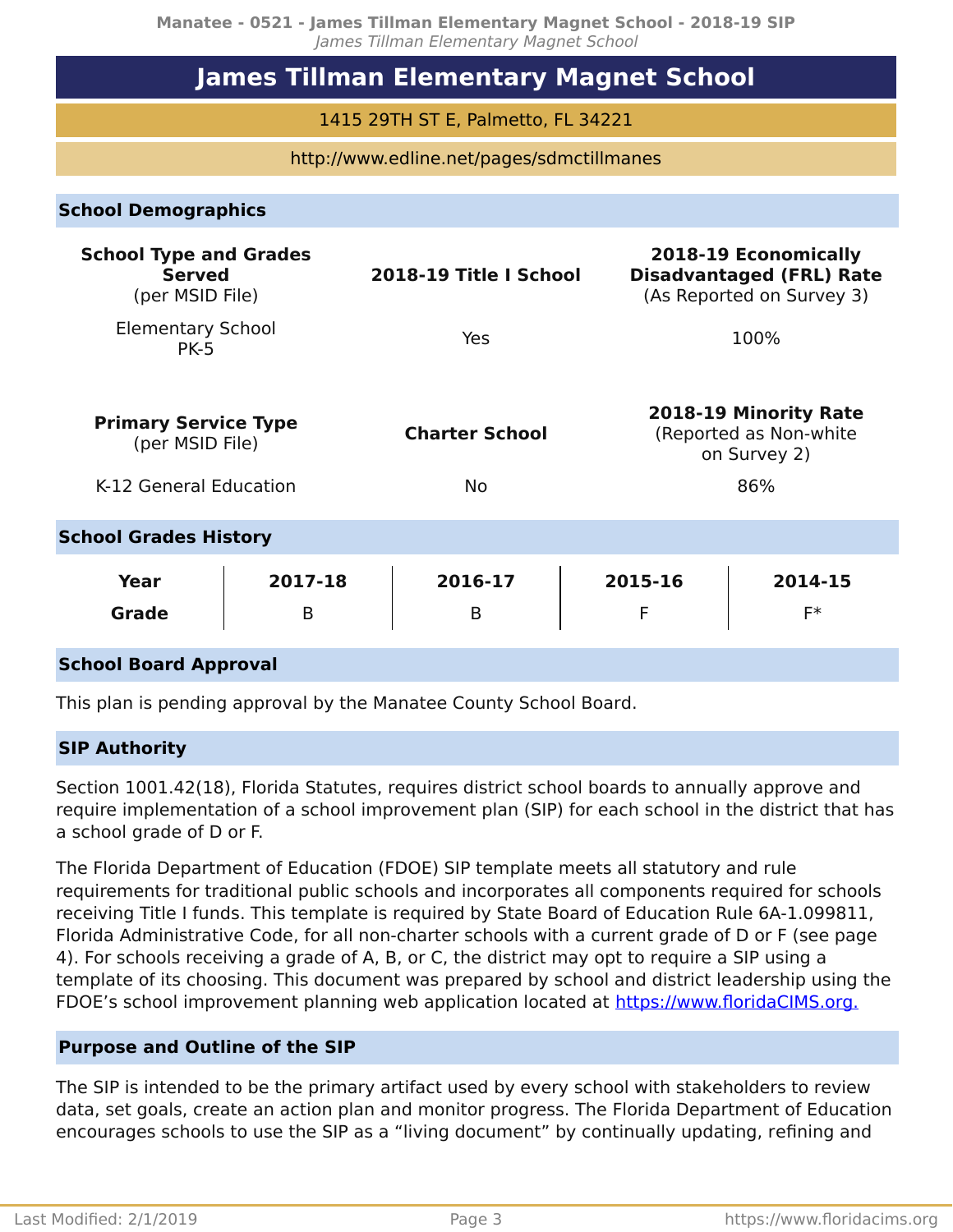**Manatee - 0521 - James Tillman Elementary Magnet School - 2018-19 SIP** James Tillman Elementary Magnet School

<span id="page-3-0"></span>using the plan to guide their work throughout the year. This printed version represents the SIP as of the "Date Modified" listed in the footer.

# **Part I: School Information**

## **School Mission and Vision**

## **Provide the school's mission statement**

District Mission Statement:

Manatee County Public Schools will educate and develop all students today for their success tomorrow.

School Mission Statement: James Tillman Elementary will educate all children and affirm their right to learn.

## **Provide the school's vision statement**

District Vision Statement:

Manatee County Public Schools will be an exemplary student-focused school system that develops lifelong learners to be globally competitive.

#### School Vision Statement:

James Tillman Elementary will ensure all students will become resourceful, independent thinkers who set and achieve goals as well as problem solve, and thereby becoming positive and productive citizens. This is accomplished by a commitment to engaging students through instruction that is researched-based, differentiated, and imbeds instructional best practices. This commitment will ensure the development of confidence socially and academically, promote risk-taking, encourage initiative, and meet the unique needs of all students.

## **School Leadership Team**

## **Membership**

Identify the name, email address and position title for each member of the school leadership team.**:**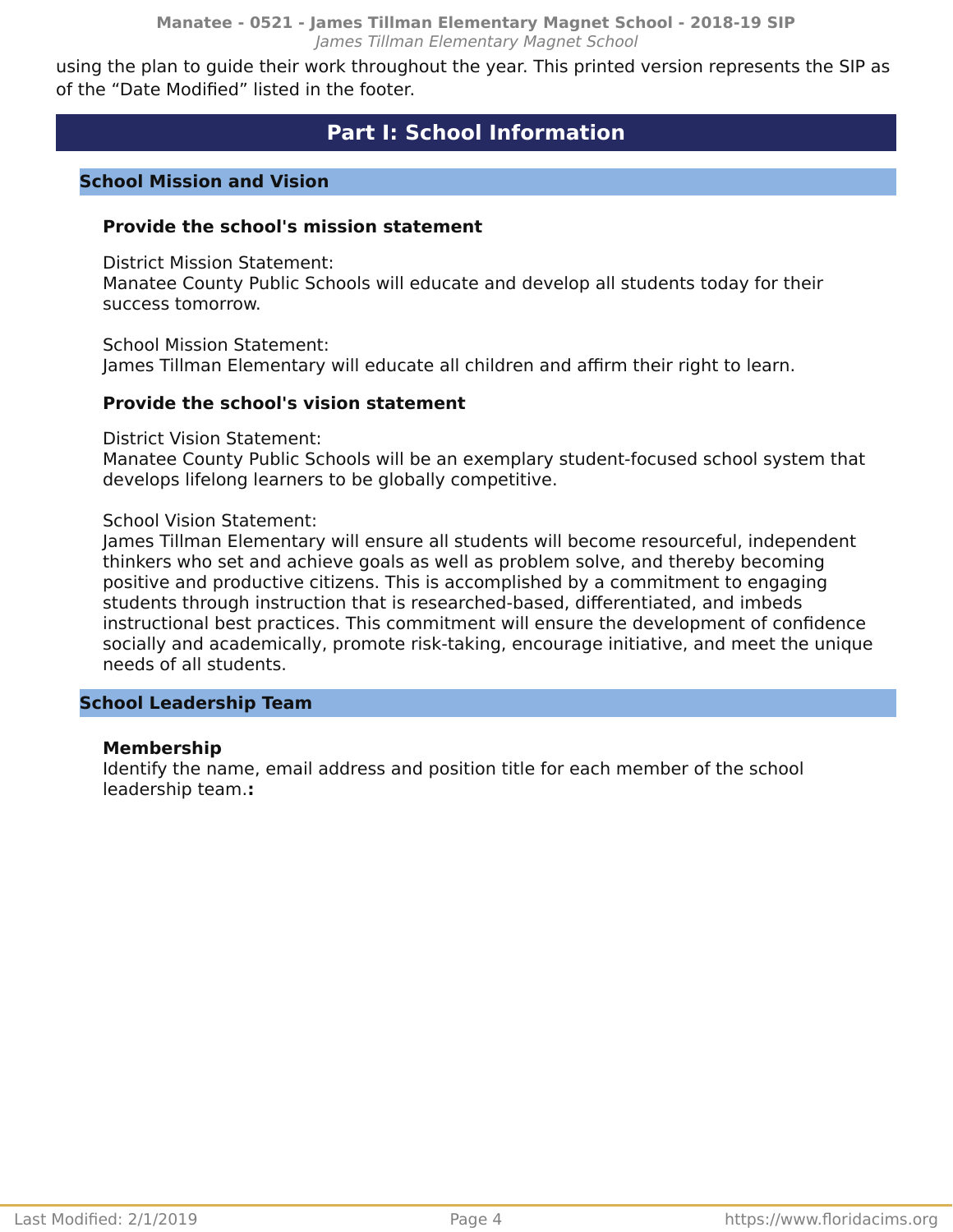**Manatee - 0521 - James Tillman Elementary Magnet School - 2018-19 SIP** James Tillman Elementary Magnet School

| <b>Name</b>            | <b>Title</b>                  |
|------------------------|-------------------------------|
| Massi-Blackmore, Marla | Principal                     |
| Pletcher, Bernadette   | <b>Assistant Principal</b>    |
| Walsh, Traci           | Dean                          |
| Bradley, Jill          | <b>Instructional Coach</b>    |
| Gonzalez, Jennifer     | Teacher, K-12                 |
| Rivera, Tin            | Teacher, ESE                  |
| Walls, Melissa         | Dean                          |
| Williams, Tamekia      | Teacher, K-12                 |
| Pinheiro, Cristina     | Teacher, K-12                 |
| Baker, Maidie          | <b>Administrative Support</b> |
| Cohenour, Tammy        | Paraprofessional              |
| English, Cristen       | Teacher, K-12                 |

#### **Duties**

## **Describe the roles and responsibilities of the members, including how they serve as instructional leaders and practice shared decision making**

The Leadership Team will meet monthly and recap what we have been discussing in data teams. The team will also monitor the fidelity of the core reading instruction and acceleration. The Leadership Team will also conduct faculty book studies, lead committees, and lead school-wide professional development and/or any training related to effective instruction.

## **Early Warning Systems**

## **Year 2017-18**

#### **The number of students by grade level that exhibit each early warning indicator:**

| <b>Indicator</b>                                               |  | <b>Grade Level</b> |  |  |  |  |  |  |  |  |  |                                 |  |              |
|----------------------------------------------------------------|--|--------------------|--|--|--|--|--|--|--|--|--|---------------------------------|--|--------------|
|                                                                |  |                    |  |  |  |  |  |  |  |  |  | K 1 2 3 4 5 6 7 8 9 10 11 12    |  | <b>Total</b> |
| Attendance below 90 percent                                    |  |                    |  |  |  |  |  |  |  |  |  | 5 10 6 4 9 4 0 0 0 0 0 0 0      |  | -38          |
| One or more suspensions                                        |  |                    |  |  |  |  |  |  |  |  |  | 13 16 15 10 19 35 0 0 0 0 0 0 0 |  | -108         |
| Course failure in ELA or Math                                  |  |                    |  |  |  |  |  |  |  |  |  | 0 0 0 55 50 60 0 0 0 0 0 0 0    |  | 165          |
| Level 1 on statewide assessment 0 0 0 30 35 35 0 0 0 0 0 0 0 0 |  |                    |  |  |  |  |  |  |  |  |  |                                 |  | <b>100</b>   |

**The number of students identified by the system as exhibiting two or more early warning indicators:**

| <b>Indicator</b>                              | <b>Grade Level</b> |  |  |  |  |  |  |  |  |  |  |                              |  |                                    |
|-----------------------------------------------|--------------------|--|--|--|--|--|--|--|--|--|--|------------------------------|--|------------------------------------|
|                                               |                    |  |  |  |  |  |  |  |  |  |  | K 1 2 3 4 5 6 7 8 9 10 11 12 |  | <b>Total</b>                       |
| Students exhibiting two or more<br>indicators |                    |  |  |  |  |  |  |  |  |  |  |                              |  | 7 10 10 20 26 30 0 0 0 0 0 0 0 103 |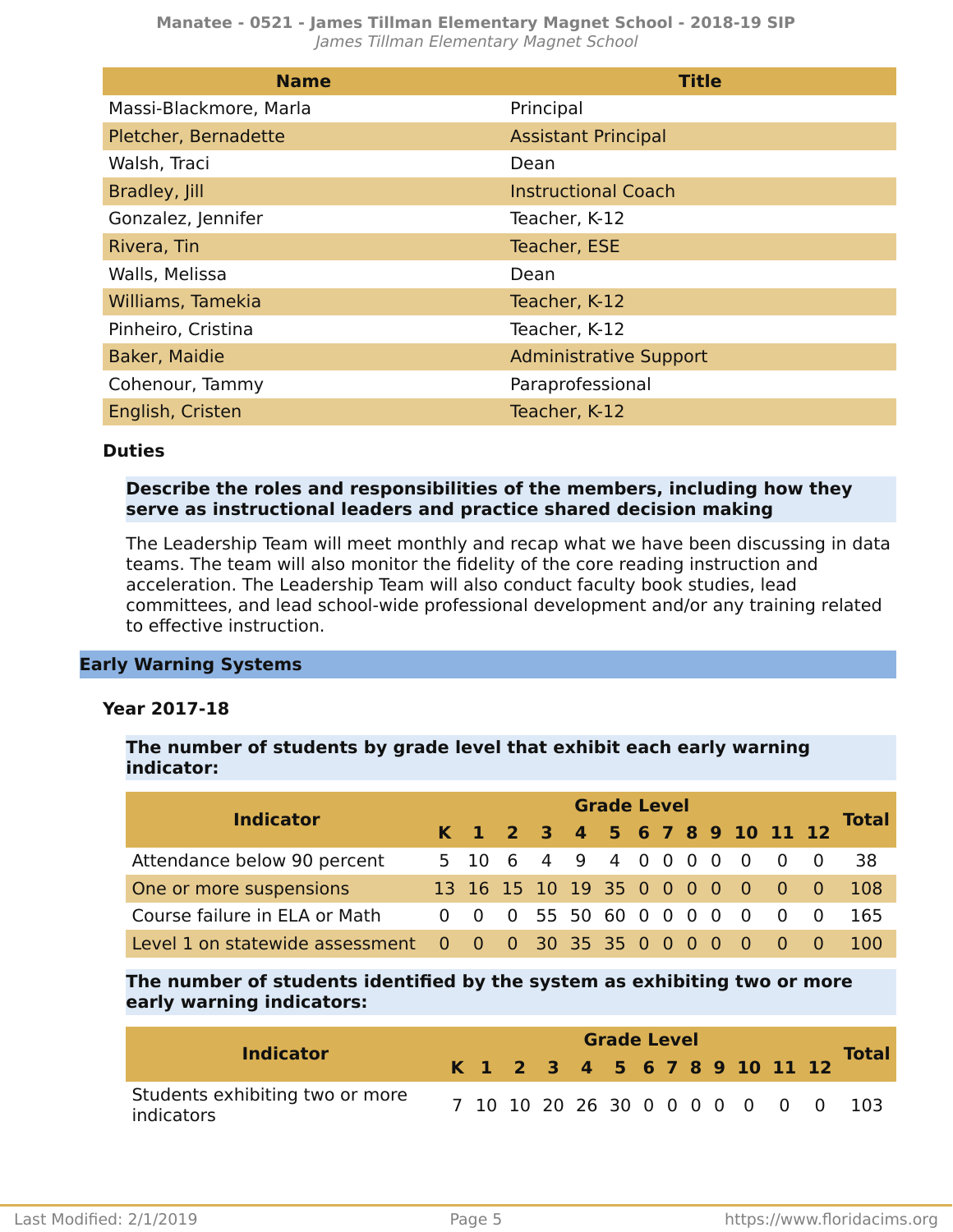## **The number of students identified as retainees:**

|                                                                   |  | <b>Grade Level</b> |  |  |  |  |  |  |  |  |  |                              |  |                               |
|-------------------------------------------------------------------|--|--------------------|--|--|--|--|--|--|--|--|--|------------------------------|--|-------------------------------|
| <b>Indicator</b>                                                  |  |                    |  |  |  |  |  |  |  |  |  | K 1 2 3 4 5 6 7 8 9 10 11 12 |  | <b>Total</b>                  |
| Retained Students: Current Year                                   |  |                    |  |  |  |  |  |  |  |  |  |                              |  | 0 0 0 12 0 0 0 0 0 0 0 0 0 12 |
| Retained Students: Previous Year(s) 0 0 0 17 0 0 0 0 0 0 0 0 0 17 |  |                    |  |  |  |  |  |  |  |  |  |                              |  |                               |

**Date this data was collected** Sunday 8/12/2018

## **Year 2016-17 - As Reported**

## **The number of students by grade level that exhibit each early warning indicator:**

| <b>Indicator</b>                                               |  | <b>Grade Level</b> |  |  |  |  |  |  |  |  |                                 |  |  |              |
|----------------------------------------------------------------|--|--------------------|--|--|--|--|--|--|--|--|---------------------------------|--|--|--------------|
|                                                                |  |                    |  |  |  |  |  |  |  |  | K 1 2 3 4 5 6 7 8 9 10 11 12    |  |  | <b>Total</b> |
| Attendance below 90 percent                                    |  |                    |  |  |  |  |  |  |  |  | 12 8 12 6 6 5 0 0 0 0 0 0 0     |  |  | 49           |
| One or more suspensions                                        |  |                    |  |  |  |  |  |  |  |  | 24 26 31 25 22 30 0 0 0 0 0 0 0 |  |  | 158          |
| Course failure in ELA or Math                                  |  |                    |  |  |  |  |  |  |  |  | 35 36 26 54 48 55 0 0 0 0 0 0 0 |  |  | -254         |
| Level 1 on statewide assessment 0 0 0 45 40 45 0 0 0 0 0 0 0 0 |  |                    |  |  |  |  |  |  |  |  |                                 |  |  | -130         |

**The number of students identified by the system as exhibiting two or more early warning indicators:**

| <b>Indicator</b>                              |  | <b>Grade Level</b> |  |  |  |  |  |  |  |  |                              |  |  |                                     |
|-----------------------------------------------|--|--------------------|--|--|--|--|--|--|--|--|------------------------------|--|--|-------------------------------------|
|                                               |  |                    |  |  |  |  |  |  |  |  | K 1 2 3 4 5 6 7 8 9 10 11 12 |  |  | <b>Total</b>                        |
| Students exhibiting two or more<br>indicators |  |                    |  |  |  |  |  |  |  |  |                              |  |  | 17 22 25 30 25 35 0 0 0 0 0 0 0 154 |

## **Year 2016-17 - Updated**

## **The number of students by grade level that exhibit each early warning indicator:**

| <b>Indicator</b>                                               |  | <b>Grade Level</b> |  |  |  |  |  |  |  |  |                                   |  |  |              |
|----------------------------------------------------------------|--|--------------------|--|--|--|--|--|--|--|--|-----------------------------------|--|--|--------------|
|                                                                |  |                    |  |  |  |  |  |  |  |  | K 1 2 3 4 5 6 7 8 9 10 11 12      |  |  | <b>Total</b> |
| Attendance below 90 percent                                    |  |                    |  |  |  |  |  |  |  |  | 12 8 12 6 6 5 0 0 0 0 0 0 0       |  |  | 49           |
| One or more suspensions                                        |  |                    |  |  |  |  |  |  |  |  | 24 26 31 25 22 30 0 0 0 0 0 0 0 0 |  |  | -158         |
| Course failure in ELA or Math                                  |  |                    |  |  |  |  |  |  |  |  | 35 36 26 54 48 55 0 0 0 0 0 0 0   |  |  | 254          |
| Level 1 on statewide assessment 0 0 0 45 40 45 0 0 0 0 0 0 0 0 |  |                    |  |  |  |  |  |  |  |  |                                   |  |  | <b>130</b>   |

## **The number of students identified by the system as exhibiting two or more early warning indicators:**

| <b>Indicator</b>                              | <b>Grade Level</b> |  |  |  |  |  |  |  |  |  |  |                              |  |                                     |
|-----------------------------------------------|--------------------|--|--|--|--|--|--|--|--|--|--|------------------------------|--|-------------------------------------|
|                                               |                    |  |  |  |  |  |  |  |  |  |  | K 1 2 3 4 5 6 7 8 9 10 11 12 |  | <b>Total</b>                        |
| Students exhibiting two or more<br>indicators |                    |  |  |  |  |  |  |  |  |  |  |                              |  | 17 22 25 30 25 35 0 0 0 0 0 0 0 154 |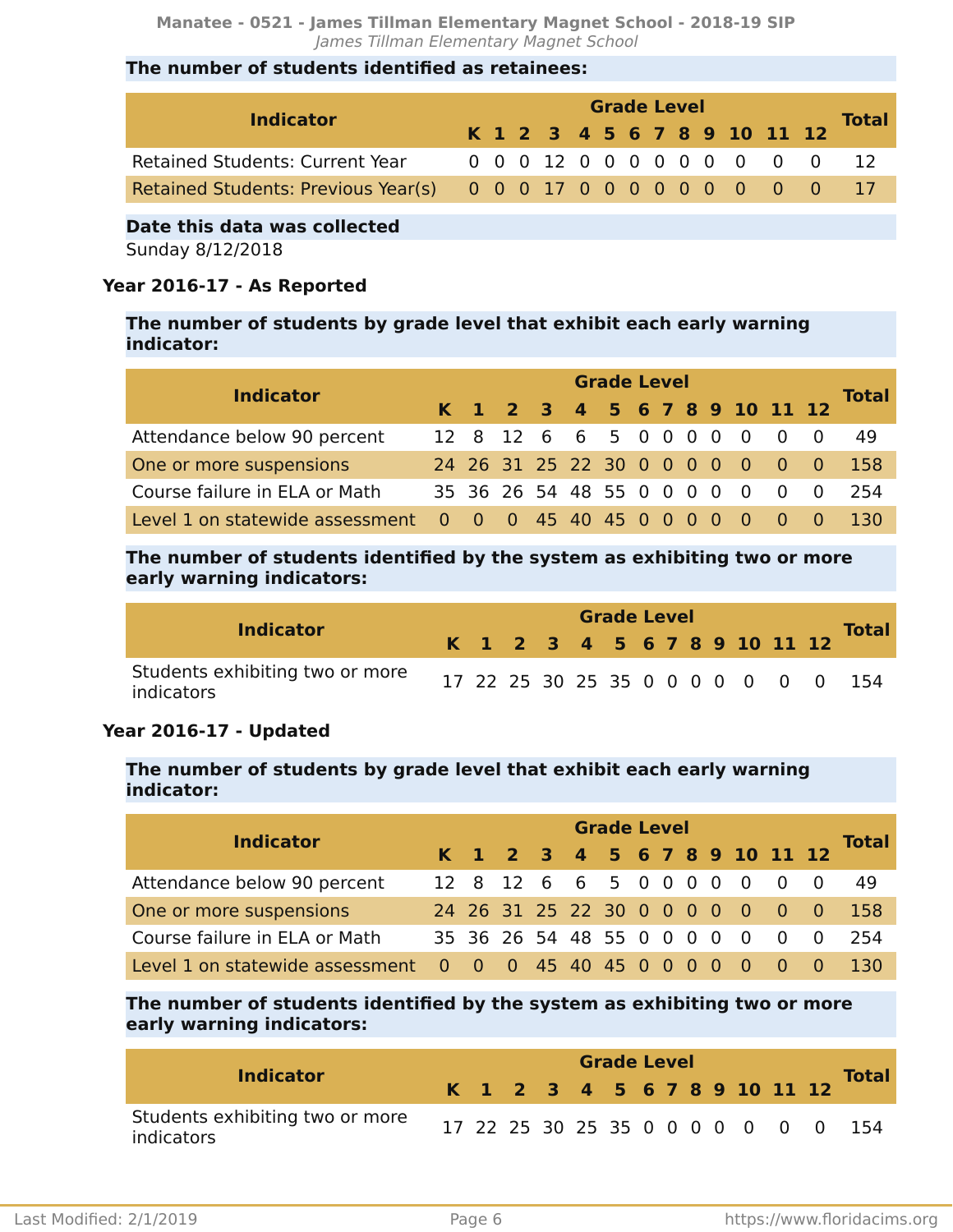## **Part II: Needs Assessment/Analysis**

## <span id="page-6-0"></span>**Assessment & Analysis**

Consider the following reflection prompts as you examine any/all relevant school data sources, including those in CIMS in the pages that follow.

## **Which data component performed the lowest? Is this a trend?**

ELA Proficiency is the lowest. However, the ELA Proficiency has been increasing for all subgroups in the last two years.

## **Which data component showed the greatest decline from prior year?**

The Lowest 25% Math Gains had a drop of 17%. However, Math proficiency went up 11%.

## **Which data component had the biggest gap when compared to the state average?**

The largest gap compared to the state average was in ELA Proficiency with a -24% in Grades 3 and 4.

## **Which data component showed the most improvement? Is this a trend?**

The most improved component was Science Proficiency, which was a gain of 23%.

## **Describe the actions or changes that led to the improvement in this area**

The action taken to improve in the area of science was the purposeful planning for the integration of science standards within the ELA instruction. Also, purposeful hands on instruction along with student written responses was planned for specific concepts.

#### **School Data**

Please note that the district and state averages shown here represent the averages for similar school types (elementary, middle, high school, or combination schools).

| <b>School Grade Component</b>     |               | 2018            |              | 2017          |                 |              |  |  |  |
|-----------------------------------|---------------|-----------------|--------------|---------------|-----------------|--------------|--|--|--|
|                                   | <b>School</b> | <b>District</b> | <b>State</b> | <b>School</b> | <b>District</b> | <b>State</b> |  |  |  |
| <b>ELA Achievement</b>            | 32%           | 50%             | 56%          | 24%           | 50%             | 55%          |  |  |  |
| <b>ELA Learning Gains</b>         | 53%           | 54%             | 55%          | 53%           | 56%             | 57%          |  |  |  |
| <b>ELA Lowest 25th Percentile</b> | 64%           | 47%             | 48%          | 69%           | 53%             | 52%          |  |  |  |
| Math Achievement                  | 64%           | 60%             | 62%          | 53%           | 55%             | 61%          |  |  |  |
| Math Learning Gains               | 73%           | 61%             | 59%          | 84%           | 59%             | 61%          |  |  |  |
| Math Lowest 25th Percentile       | 62%           | 47%             | 47%          | 79%           | 47%             | 51%          |  |  |  |
| Science Achievement               | 31%           | 49%             | 55%          | 14%           | 42%             | 51%          |  |  |  |

| <b>EWS Indicators as Input Earlier in the Survey</b>         |       |       |       |       |      |       |                                                           |  |  |  |  |  |
|--------------------------------------------------------------|-------|-------|-------|-------|------|-------|-----------------------------------------------------------|--|--|--|--|--|
| <b>Grade Level (prior year reported)</b><br><b>Indicator</b> |       |       |       |       |      |       |                                                           |  |  |  |  |  |
|                                                              |       |       |       |       |      |       | <b>Total</b>                                              |  |  |  |  |  |
| Attendance below 90 percent                                  | 5(12) | 10(8) | 6(12) | 4 (6) | 9(6) | 4 (5) | 38 (49)                                                   |  |  |  |  |  |
| One or more suspensions                                      |       |       |       |       |      |       | 13 (24) 16 (26) 15 (31) 10 (25) 19 (22) 35 (30) 108 (158) |  |  |  |  |  |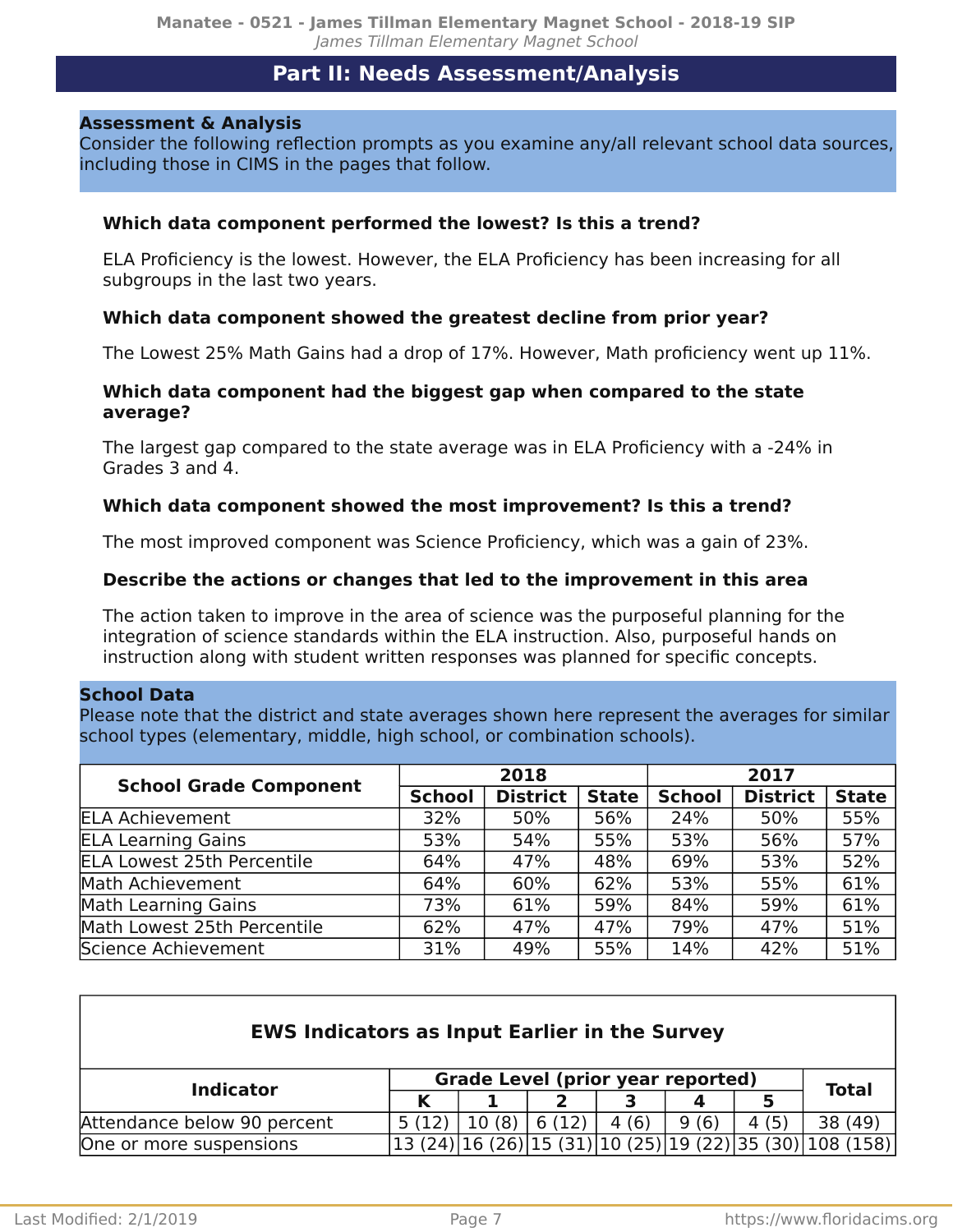## **EWS Indicators as Input Earlier in the Survey**

| <b>Indicator</b>                | <b>Grade Level (prior year reported)</b> | <b>Total</b> |      |  |  |                                                                                                  |  |
|---------------------------------|------------------------------------------|--------------|------|--|--|--------------------------------------------------------------------------------------------------|--|
|                                 |                                          |              |      |  |  |                                                                                                  |  |
| Course failure in ELA or Math   | 0(35)                                    |              |      |  |  | $\mid$ 0 (36) $\mid$ 0 (26) $\mid$ 55 (54) $\mid$ 50 (48) $\mid$ 60 (55) $\mid$ 165 (254) $\mid$ |  |
| Level 1 on statewide assessment | 0(0)                                     | 0(0)         | 0(0) |  |  | 30(45) 35(40) 35(45) 100(130)                                                                    |  |

#### **Grade Level Data**

**NOTE: This data is raw data and includes ALL students who tested at the school. This is not school grade data.**

|                          |      |               | <b>ELA</b>      |                                                 |              |                                              |
|--------------------------|------|---------------|-----------------|-------------------------------------------------|--------------|----------------------------------------------|
| Grade                    | Year | <b>School</b> | <b>District</b> | School-<br><b>District</b><br><b>Comparison</b> | <b>State</b> | School-<br><b>State</b><br><b>Comparison</b> |
| 03                       | 2018 | 33%           | 49%             | $-16%$                                          | 57%          | $-24%$                                       |
|                          | 2017 | 24%           | 50%             | $-26%$                                          | 58%          | $-34%$                                       |
| Same Grade Comparison    |      | 9%            |                 |                                                 |              |                                              |
| <b>Cohort Comparison</b> |      |               |                 |                                                 |              |                                              |
| 04                       | 2018 | 32%           | 51%             | $-19%$                                          | 56%          | $-24%$                                       |
|                          | 2017 | 25%           | 52%             | $-27%$                                          | 56%          | $-31%$                                       |
| Same Grade Comparison    |      | 7%            |                 |                                                 |              |                                              |
| <b>Cohort Comparison</b> |      | 8%            |                 |                                                 |              |                                              |
| 05                       | 2018 | 33%           | 52%             | $-19%$                                          | 55%          | $-22%$                                       |
|                          | 2017 | 25%           | 48%             | $-23%$                                          | 53%          | $-28%$                                       |
| Same Grade Comparison    |      | 8%            |                 |                                                 |              |                                              |
| <b>Cohort Comparison</b> |      | 8%            |                 |                                                 |              |                                              |

|                          |      |               | <b>MATH</b>     |                                                 |              |                                              |
|--------------------------|------|---------------|-----------------|-------------------------------------------------|--------------|----------------------------------------------|
| Grade                    | Year | <b>School</b> | <b>District</b> | School-<br><b>District</b><br><b>Comparison</b> | <b>State</b> | School-<br><b>State</b><br><b>Comparison</b> |
| 03                       | 2018 | 64%           | 56%             | 8%                                              | 62%          | 2%                                           |
|                          | 2017 | 54%           | 51%             | 3%                                              | 62%          | $-8%$                                        |
| Same Grade Comparison    |      | 10%           |                 |                                                 |              |                                              |
| <b>Cohort Comparison</b> |      |               |                 |                                                 |              |                                              |
| 04                       | 2018 | 60%           | 61%             | $-1\%$                                          | 62%          | $-2%$                                        |
|                          | 2017 | 49%           | 59%             | $-10%$                                          | 64%          | $-15%$                                       |
| Same Grade Comparison    |      | 11%           |                 |                                                 |              |                                              |
| <b>Cohort Comparison</b> |      | 6%            |                 |                                                 |              |                                              |
| 05                       | 2018 | 61%           | 58%             | 3%                                              | 61%          | $0\%$                                        |
|                          | 2017 | 51%           | 53%             | $-2%$                                           | 57%          | $-6%$                                        |
| Same Grade Comparison    |      | 10%           |                 |                                                 |              |                                              |
| <b>Cohort Comparison</b> |      | 12%           |                 |                                                 |              |                                              |

## **Subgroup Data**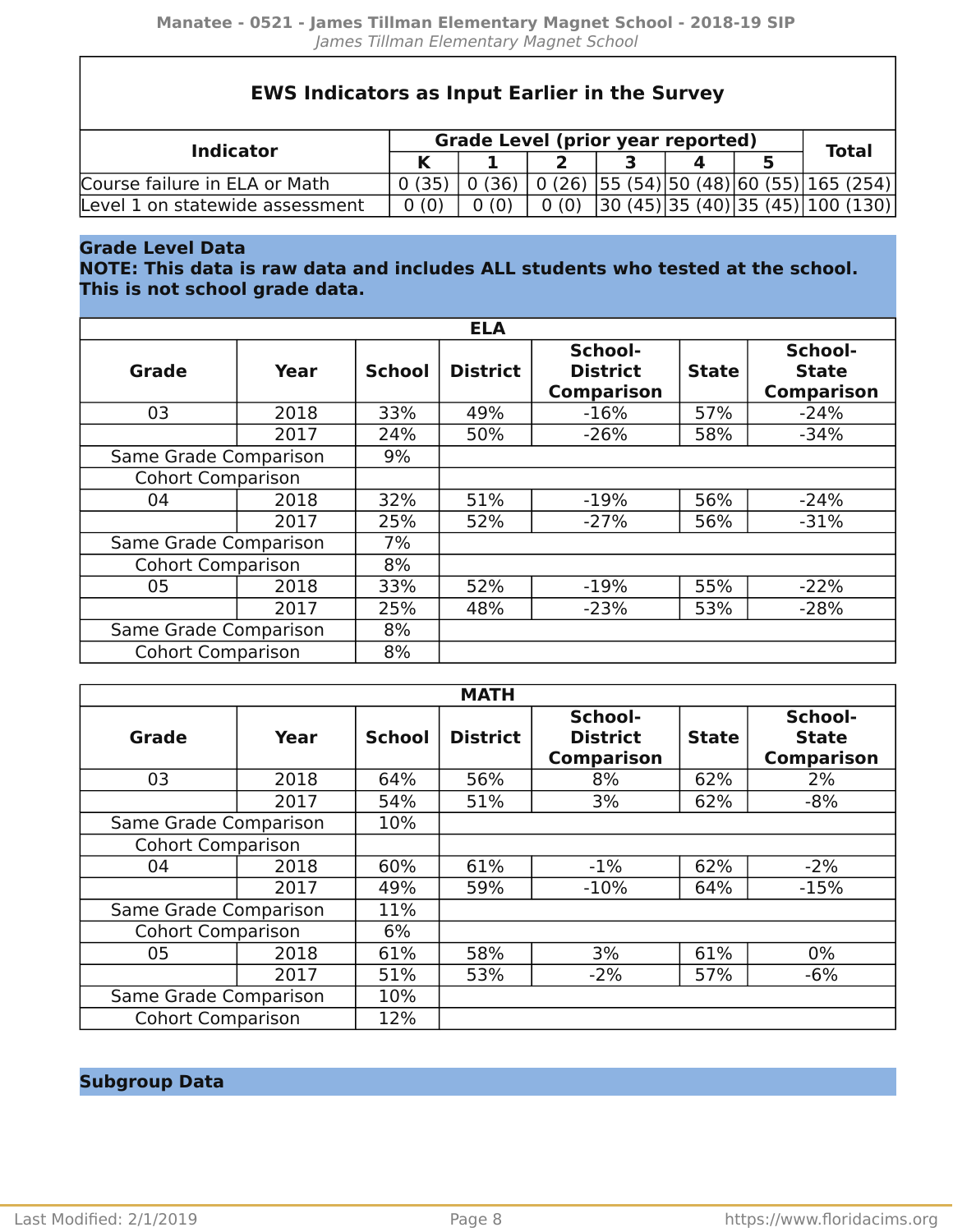|                                                  |                    |                  |                          | <u>Idilles Tillitidii Elehentdiy Maynet School</u> |                   |                           |             |                   |                     |                     |                                              |
|--------------------------------------------------|--------------------|------------------|--------------------------|----------------------------------------------------|-------------------|---------------------------|-------------|-------------------|---------------------|---------------------|----------------------------------------------|
| <b>2018 SCHOOL GRADE COMPONENTS BY SUBGROUPS</b> |                    |                  |                          |                                                    |                   |                           |             |                   |                     |                     |                                              |
| <b>Subgroups</b>                                 | <b>ELA</b><br>Ach. | <b>ELA</b><br>LG | <b>ELA</b><br>LG<br>L25% | <b>Math</b><br>Ach.                                | <b>Math</b><br>LG | <b>Math</b><br>LG<br>L25% | Sci<br>Ach. | <b>SS</b><br>Ach. | <b>MS</b><br>Accel. | Grad<br><b>Rate</b> | C & C<br><b>Accel</b><br>$ 2016-17 2016-17 $ |
| <b>WHT</b>                                       | 67                 | 60               |                          | 76                                                 | 70                |                           |             |                   |                     |                     |                                              |
| <b>BLK</b>                                       | 28                 | 52               | 58                       | 56                                                 | 70                | 64                        | 20          |                   |                     |                     |                                              |
| <b>HSP</b>                                       | 26                 | 53               | 71                       | 69                                                 | 77                | 62                        | 30          |                   |                     |                     |                                              |
| <b>MUL</b>                                       | 50                 |                  |                          | 60                                                 |                   |                           |             |                   |                     |                     |                                              |
| <b>SWD</b>                                       | 16                 | 55               | 68                       | 45                                                 | 66                | 74                        | 6           |                   |                     |                     |                                              |
| <b>FRL</b>                                       | 31                 | 55               | 63                       | 64                                                 | 74                | 59                        | 29          |                   |                     |                     |                                              |
| <b>ELL</b>                                       | 21                 | 49               | 60                       | 69                                                 | 76                |                           | 20          |                   |                     |                     |                                              |

**Manatee - 0521 - James Tillman Elementary Magnet School - 2018-19 SIP** James Tillman Elementary Magn

|                  |                    |                  |                          | <b>2017 SCHOOL GRADE COMPONENTS BY SUBGROUPS</b> |                   |                           |             |                   |                     |                                       |                       |
|------------------|--------------------|------------------|--------------------------|--------------------------------------------------|-------------------|---------------------------|-------------|-------------------|---------------------|---------------------------------------|-----------------------|
| <b>Subgroups</b> | <b>ELA</b><br>Ach. | <b>ELA</b><br>LG | <b>ELA</b><br>LG<br>L25% | <b>Math</b><br>Ach.                              | <b>Math</b><br>LG | <b>Math</b><br>LG<br>L25% | Sci<br>Ach. | <b>SS</b><br>Ach. | <b>MS</b><br>Accel. | Grad<br><b>Rate</b><br>2015-162015-16 | C & C<br><b>Accel</b> |
| <b>WHT</b>       | 62                 |                  |                          | 75                                               |                   |                           |             |                   |                     |                                       |                       |
| <b>BLK</b>       | 18                 | 42               | 56                       | 41                                               | 79                | 79                        |             |                   |                     |                                       |                       |
| <b>HSP</b>       | 23                 | 58               | 81                       | 58                                               | 86                | 80                        | 19          |                   |                     |                                       |                       |
| <b>MUL</b>       | 40                 |                  |                          | 50                                               |                   |                           |             |                   |                     |                                       |                       |
| <b>SWD</b>       | 12                 | 61               | 72                       | 20                                               | 73                | 76                        |             |                   |                     |                                       |                       |
| <b>FRL</b>       | 22                 | 53               | 68                       | 52                                               | 84                | 82                        | 11          |                   |                     |                                       |                       |
| ELL              | 20                 | 66               | 82                       | 59                                               | 85                | 85                        | 6           |                   |                     |                                       |                       |

# **Part III: Planning for Improvement**

<span id="page-8-0"></span>Develop specific plans for addressing the school's highest-priority needs by identifying the most important areas of focus based on any/all relevant school data sources, including the data from Section II (Needs Assessment/Analysis).

## **Areas of Focus:**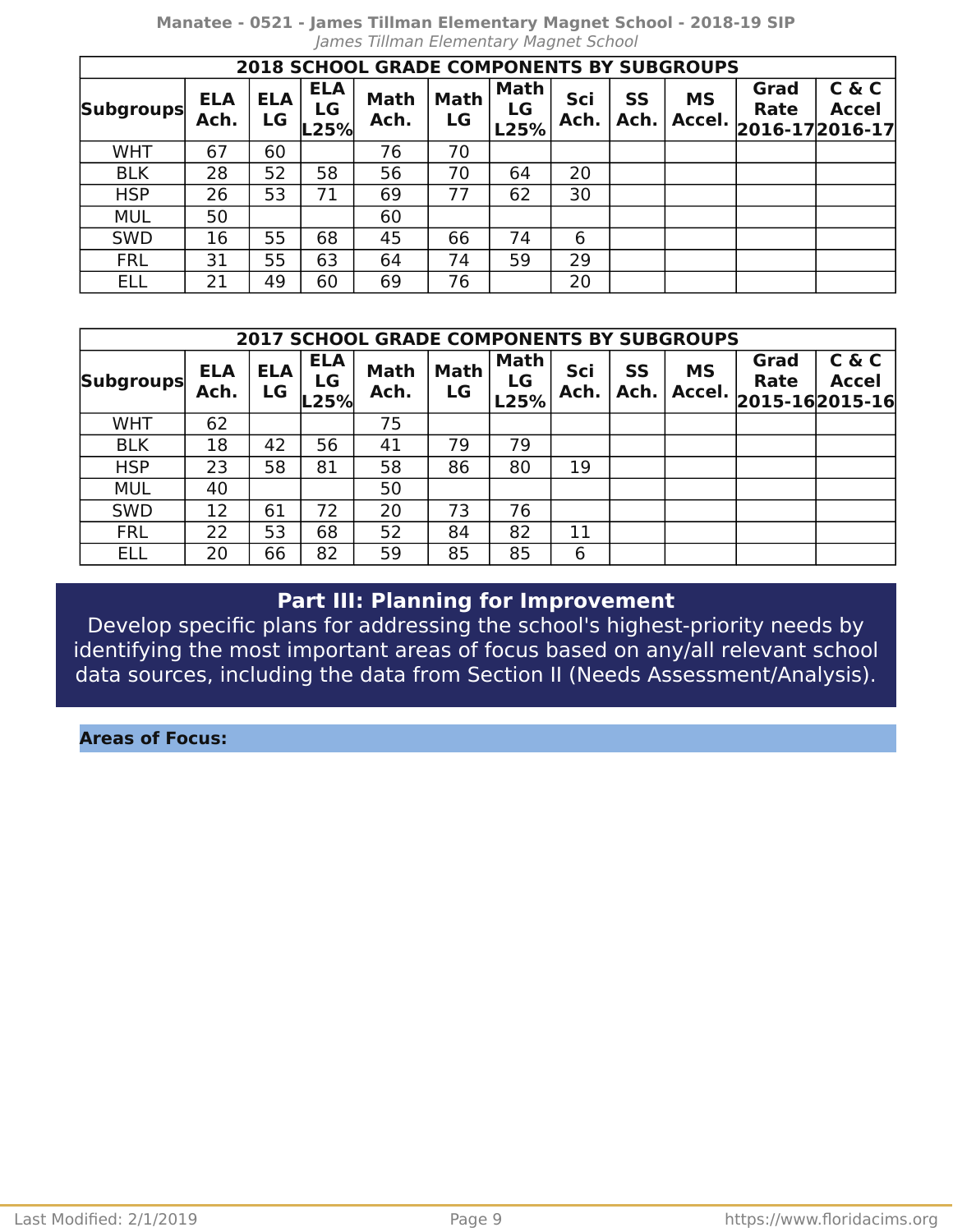| <b>Purposeful Standard-Based Instruction</b>                                                                                                                                                                                                                                                                                                                                                                                                                                                                                                                                                                                                                                                                     |
|------------------------------------------------------------------------------------------------------------------------------------------------------------------------------------------------------------------------------------------------------------------------------------------------------------------------------------------------------------------------------------------------------------------------------------------------------------------------------------------------------------------------------------------------------------------------------------------------------------------------------------------------------------------------------------------------------------------|
| Lack of school-wide instructional cohesiveness and effectiveness in Tier 1<br>instruction.                                                                                                                                                                                                                                                                                                                                                                                                                                                                                                                                                                                                                       |
| Student achievement will improve in all core content areas by receiving a<br>consistent effective standards-based instructional delivery.                                                                                                                                                                                                                                                                                                                                                                                                                                                                                                                                                                        |
| Marla Massi-Blackmore (massim@manateeschools.net)                                                                                                                                                                                                                                                                                                                                                                                                                                                                                                                                                                                                                                                                |
|                                                                                                                                                                                                                                                                                                                                                                                                                                                                                                                                                                                                                                                                                                                  |
| * Teachers will be provided planning before and after school.<br>* Highly Effective/effective teachers will facilitate initial and on-going<br>professional development for the instruction delivery framework (GRR) for all<br>grades K-5, productive struggle, and student accountability to grade level<br>work.<br>* Highly Effective/effective teachers will facilitate the planning of the<br>instruction delivery framework (GRR) for all grades K-5.<br>* Provide research-based classroom materials and supplies that support the<br>student learning in the instructional framework.<br>* Provide consultant for professional development specifically Thinking<br>Stretegies for reading instruction. |
| Marla Massi-Blackmore (massim@manateeschools.net)                                                                                                                                                                                                                                                                                                                                                                                                                                                                                                                                                                                                                                                                |
| <b>Plan to Monitor Effectiveness</b>                                                                                                                                                                                                                                                                                                                                                                                                                                                                                                                                                                                                                                                                             |
| Teacher Evaluation System, PMRN (K), District Benchmark Assessments, DRA<br>2.0, Fountas and Pinnell Running Records, Grade Level Common Assessments,<br>analyzing student work with grade level rubrics, lesson plans, I-Ready, Grade<br>Level Planning Meeting Documentation and FSA data results.                                                                                                                                                                                                                                                                                                                                                                                                             |
| [no one identified]                                                                                                                                                                                                                                                                                                                                                                                                                                                                                                                                                                                                                                                                                              |
|                                                                                                                                                                                                                                                                                                                                                                                                                                                                                                                                                                                                                                                                                                                  |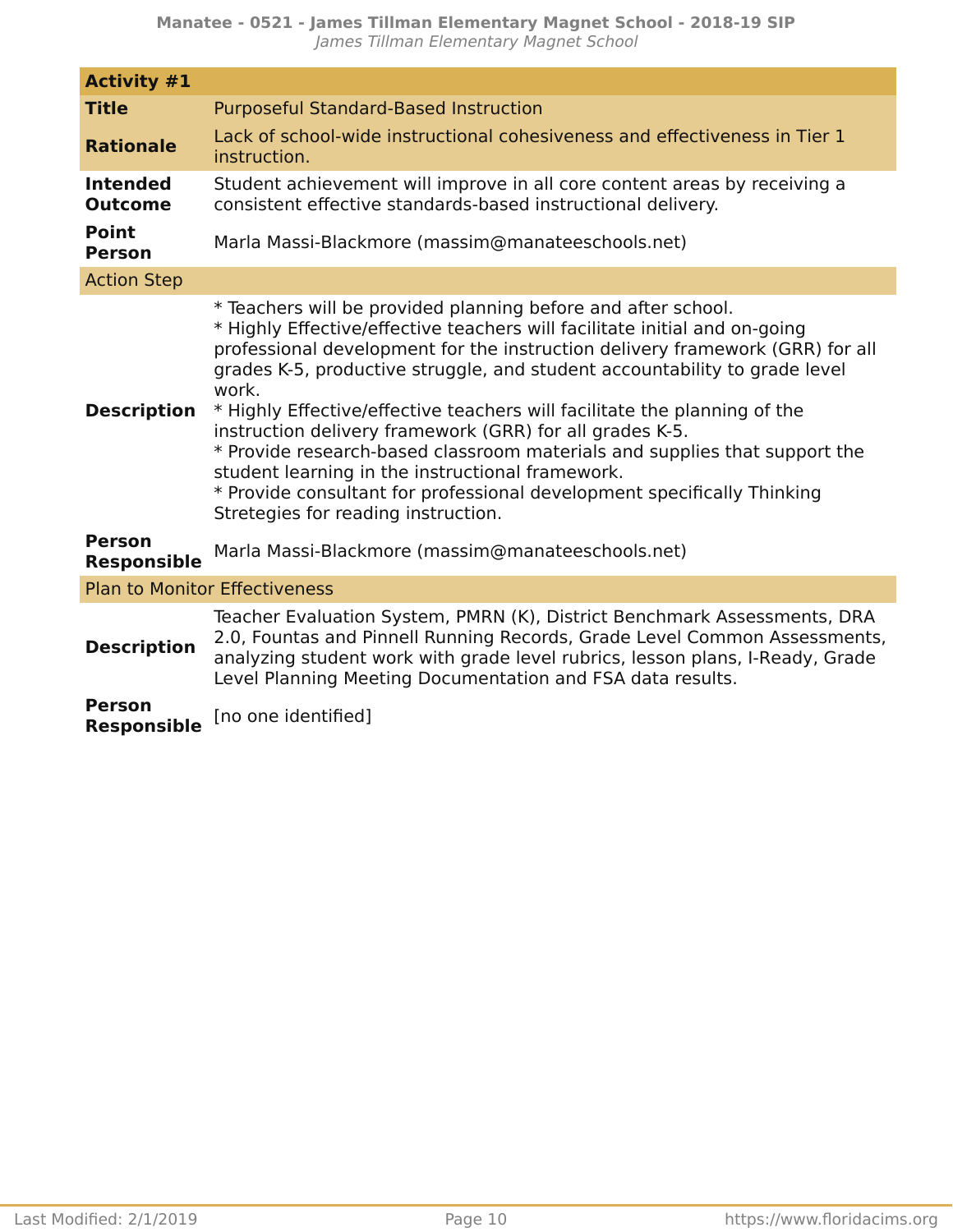| <b>Activity #2</b>                  |                                                                                                                                                                                                                                                                                                                                                                                                                                                                                                               |
|-------------------------------------|---------------------------------------------------------------------------------------------------------------------------------------------------------------------------------------------------------------------------------------------------------------------------------------------------------------------------------------------------------------------------------------------------------------------------------------------------------------------------------------------------------------|
| <b>Title</b>                        | <b>Instructional Delivery Framework</b>                                                                                                                                                                                                                                                                                                                                                                                                                                                                       |
| <b>Rationale</b>                    | Lack of a comprehensive understanding of the Florida State Standards and<br>grade level outcomes for the standards.                                                                                                                                                                                                                                                                                                                                                                                           |
| <b>Intended</b><br><b>Outcome</b>   | Student achievement will improve in all core content areas through targeted<br>support in the planning and delivery of purposeful standard-based instruction.                                                                                                                                                                                                                                                                                                                                                 |
| <b>Point</b><br><b>Person</b>       | Marla Massi-Blackmore (massim@manateeschools.net)                                                                                                                                                                                                                                                                                                                                                                                                                                                             |
| <b>Action Step</b>                  |                                                                                                                                                                                                                                                                                                                                                                                                                                                                                                               |
| <b>Description</b>                  | * Teachers will be provided planning for comprehensive lessons based on<br>grade-level standards before and after school.<br>* Highly Effective/effective teachers will facilitate professional development<br>for comprehensive knowledge of Florida Standards, responsiveness to student<br>work/data and how to effectively provide intentional and deliberate feedback.<br>* Provide research-based classroom materials and supplies that support the<br>student learning in the instructional framework. |
| <b>Person</b><br><b>Responsible</b> | Marla Massi-Blackmore (massim@manateeschools.net)                                                                                                                                                                                                                                                                                                                                                                                                                                                             |
|                                     | <b>Plan to Monitor Effectiveness</b>                                                                                                                                                                                                                                                                                                                                                                                                                                                                          |
| <b>Description</b>                  | Teacher Evaluation System, PMRN (K), District Benchmark Assessments, DRA<br>2.0, Fountas and Pinnell Running Records, Grade Level Common Assessments,<br>analyzing student work with grade level rubrics, lesson plans, I-Ready, Grade<br>Level Planning Meeting Documentation and FSA data results.                                                                                                                                                                                                          |
| <b>Person</b><br><b>Responsible</b> | Marla Massi-Blackmore (massim@manateeschools.net)                                                                                                                                                                                                                                                                                                                                                                                                                                                             |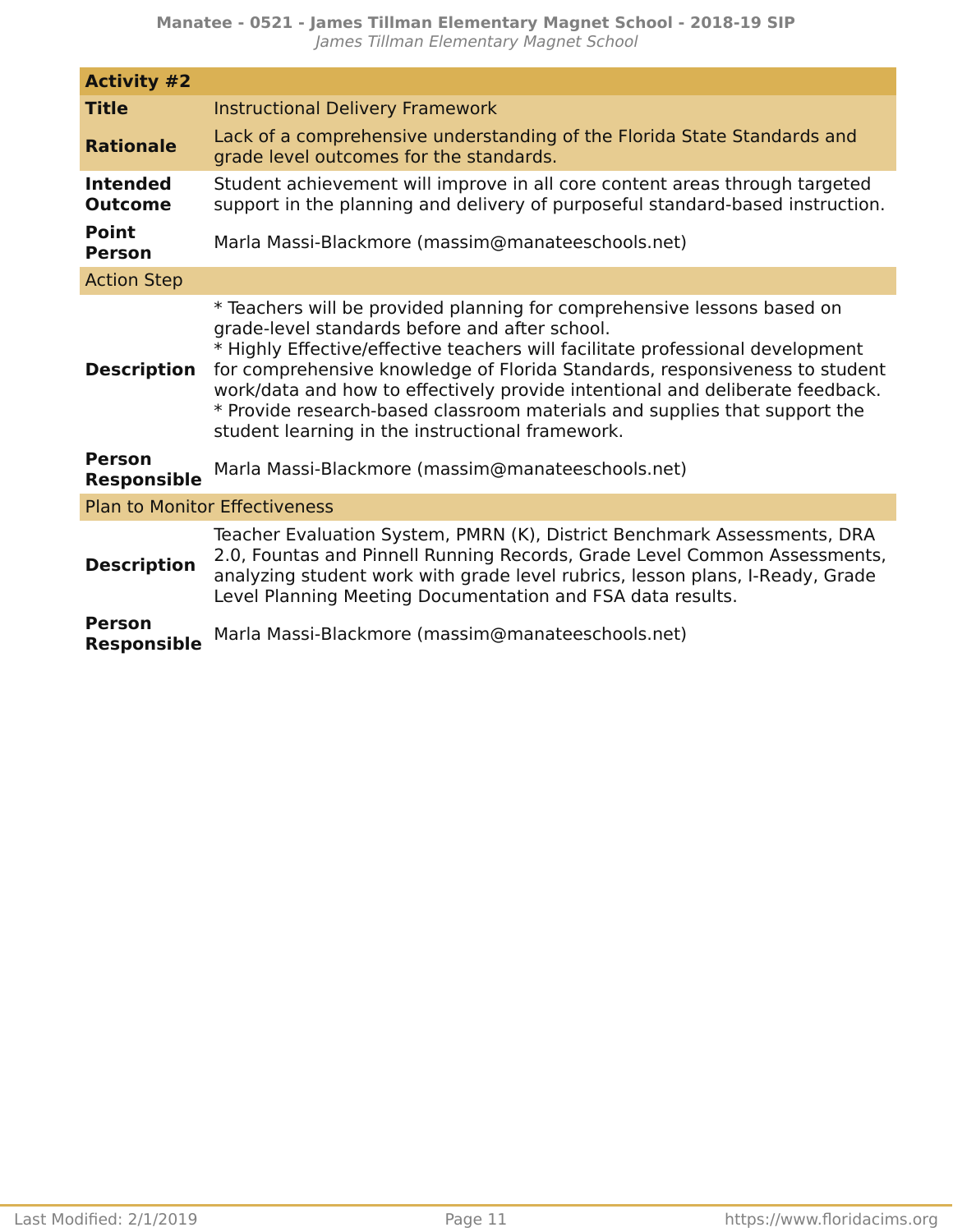| <b>Activity #3</b>                  |                                                                                                                                                                                                                                                                                                      |
|-------------------------------------|------------------------------------------------------------------------------------------------------------------------------------------------------------------------------------------------------------------------------------------------------------------------------------------------------|
| <b>Title</b>                        | <b>Strategic Small Group</b>                                                                                                                                                                                                                                                                         |
| <b>Rationale</b>                    | Lack of Tier 2 purposeful standards-based instruction (data driven).                                                                                                                                                                                                                                 |
| <b>Intended</b><br><b>Outcome</b>   | Small group instruction and individual conferencing will be strategy-based and<br>designed to address, reteach and enrich the current standards being taught in<br>class, which in turn increase student achievement.                                                                                |
| <b>Point</b><br><b>Person</b>       | Marla Massi-Blackmore (massim@manateeschools.net)                                                                                                                                                                                                                                                    |
| <b>Action Step</b>                  |                                                                                                                                                                                                                                                                                                      |
| <b>Description</b>                  | * Professional Development will be implemented for small group (strategic<br>grouping/conferencing).<br>* Provide Professional Development for analyzing various student data<br>sources.                                                                                                            |
| <b>Person</b><br><b>Responsible</b> | Marla Massi-Blackmore (massim@manateeschools.net)                                                                                                                                                                                                                                                    |
|                                     | <b>Plan to Monitor Effectiveness</b>                                                                                                                                                                                                                                                                 |
| <b>Description</b>                  | Teacher Evaluation System, PMRN (K), District Benchmark Assessments, DRA<br>2.0, Fountas and Pinnell Running Records, Grade Level Common Assessments,<br>analyzing student work with grade level rubrics, lesson plans, I-Ready, Grade<br>Level Planning Meeting Documentation and FSA data results. |
|                                     |                                                                                                                                                                                                                                                                                                      |
| <b>Person</b><br><b>Responsible</b> | Marla Massi-Blackmore (massim@manateeschools.net)                                                                                                                                                                                                                                                    |
| <b>Activity #4</b>                  |                                                                                                                                                                                                                                                                                                      |
| <b>Title</b>                        | Application of the Positive Behavior System                                                                                                                                                                                                                                                          |
| <b>Rationale</b>                    | Lack of consistency with application of the Positive Behavior Support system.                                                                                                                                                                                                                        |
| <b>Intended</b><br><b>Outcome</b>   | Professional development and follow up activities addressing PBS goals and<br>expectations, specific behavioral positive feedback, and motivational<br>materials.                                                                                                                                    |
| <b>Point</b><br>Person              | Marla Massi-Blackmore (massim@manateeschools.net)                                                                                                                                                                                                                                                    |
| <b>Action Step</b>                  |                                                                                                                                                                                                                                                                                                      |
| <b>Description</b>                  | PBS training and school-based support framework to increase academic areas.                                                                                                                                                                                                                          |
| <b>Person</b><br><b>Responsible</b> | Marla Massi-Blackmore (massim@manateeschools.net)                                                                                                                                                                                                                                                    |
|                                     | <b>Plan to Monitor Effectiveness</b>                                                                                                                                                                                                                                                                 |
| <b>Description</b>                  | Teacher Evaluation System, FOCUS data for referrals, Data for PBS<br>Assemblies, etc.                                                                                                                                                                                                                |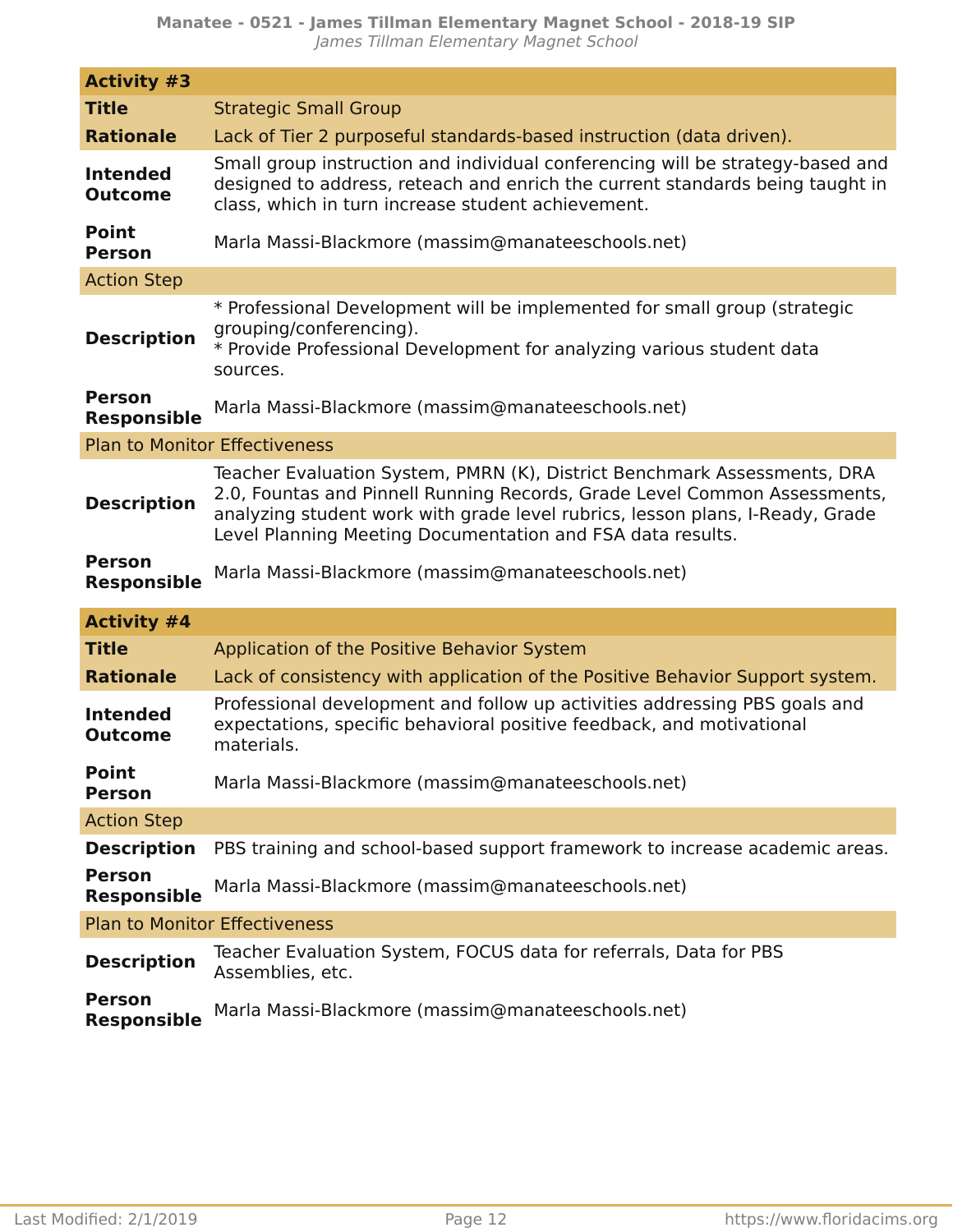| <b>Activity #5</b>                  |                                                                                                                                                                                                                                                                                                          |
|-------------------------------------|----------------------------------------------------------------------------------------------------------------------------------------------------------------------------------------------------------------------------------------------------------------------------------------------------------|
| <b>Title</b>                        | <b>Parent Engagement</b>                                                                                                                                                                                                                                                                                 |
| <b>Rationale</b>                    | Lack of home support to reinforce researched-based best practices for all<br>academic areas at home.                                                                                                                                                                                                     |
| <b>Intended</b><br><b>Outcome</b>   | Increased numbers of parent participation (SAC, events, conferences, etc.),<br>feedback (surveys) and communication (newsletter and phone/text/agenda)<br>and student achievement.                                                                                                                       |
| <b>Point</b><br><b>Person</b>       | Marla Massi-Blackmore (massim@manateeschools.net)                                                                                                                                                                                                                                                        |
| <b>Action Step</b>                  |                                                                                                                                                                                                                                                                                                          |
| <b>Description</b>                  | Standard-based parent workshops which include childcare, professional<br>development for literacy, mathematics and science school/home resources<br>and strategies, and translator for workshops.<br>Newsletters, surveys and homework that outline standards in real world<br>application for families. |
| <b>Person</b><br><b>Responsible</b> | Marla Massi-Blackmore (massim@manateeschools.net)                                                                                                                                                                                                                                                        |
|                                     | <b>Plan to Monitor Effectiveness</b>                                                                                                                                                                                                                                                                     |
| <b>Description</b>                  | Established parent workshop dates, parent attendance, Title I training for PI,<br>numbers of parent surveys returns and parent signatures on student agendas/<br>homework and standard-based student data.                                                                                               |
| <b>Person</b><br><b>Responsible</b> | Marla Massi-Blackmore (massim@manateeschools.net)                                                                                                                                                                                                                                                        |

# **Part IV: Title I Requirements**

## <span id="page-12-0"></span>**Additional Title I Requirements**

This section must be completed if the school is implementing a Title I, Part A schoolwide program and opts to use the Pilot SIP to satisfy the requirements of the schoolwide program plan, as outlined in the Every Student Succeeds Act, Public Law No. 114-95, § 1114(b). This section is not required for non-Title I schools.

## **Describe how the school plans to build positive relationships with parents, families, and other community stakeholders to fulfill the school's mission and support the needs of students**

The PFEP attached outlines how Tillman Elementary plans to build positive relationships with all stakeholders.

## **PFEP Link**

The school completes a Parental Involvement Plan (PFEP), which is available at the school site.

## **Describe how the school ensures the social-emotional needs of all students are being met, which may include providing counseling, mentoring and other pupil services**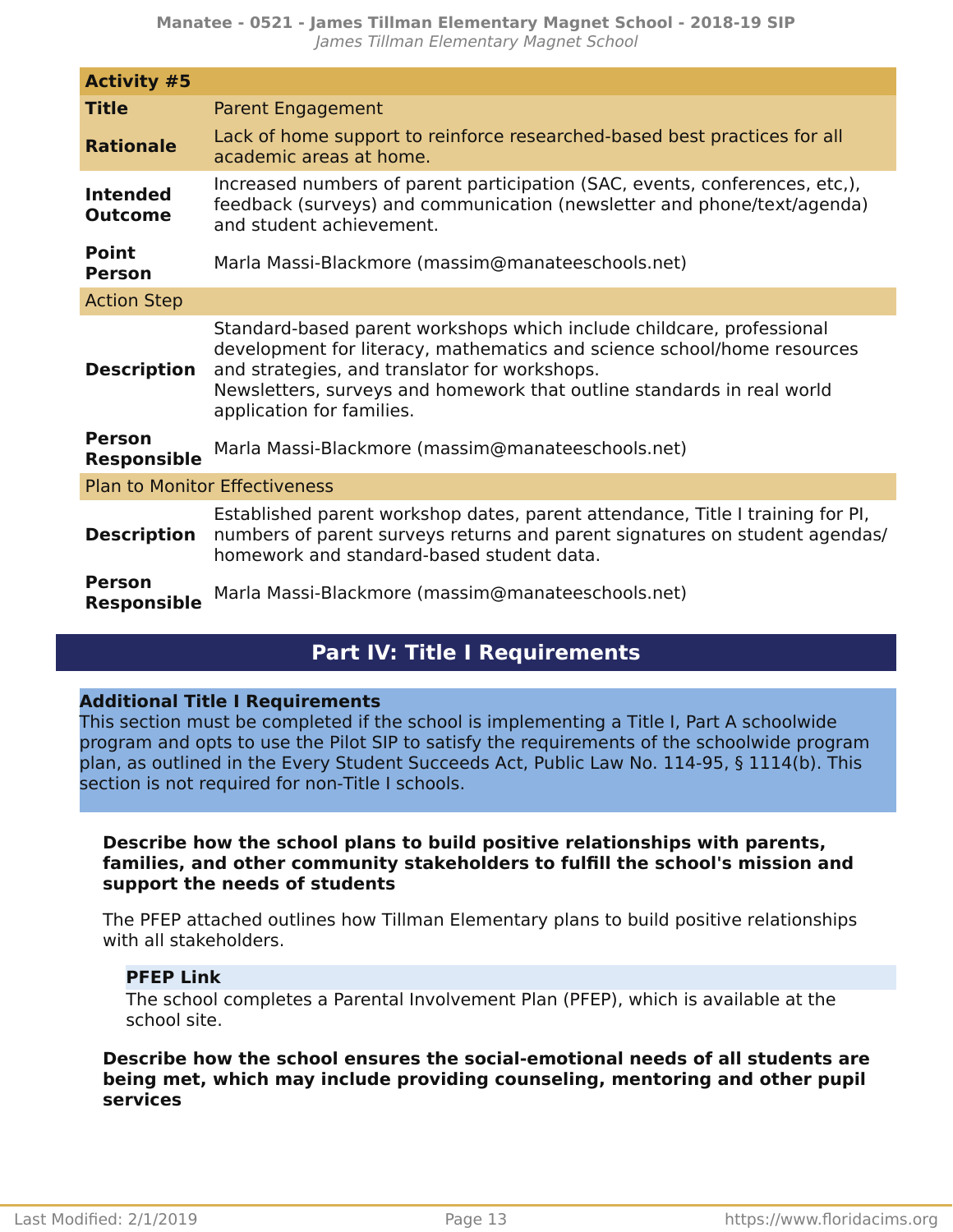The school creates, provides, and supports a learning community through PBS (Positive Behavior Support) and all teachers create positive classroom cultures. In addition, the school works to ensure the social-emotional needs of the students are being met by providing opportunities to work with the Guidance Counselor and Graduation Enhancement Technician.

The Guidance Counselor provides whole group social lessons, one-on-one meetings as well as small group counseling to meet the students' needs. The Guidance Counselor also accesses community agencies and resources when needed.

The Social Worker collaborates with Guidance Counselor, teachers, and school leaders to develop systematic strategies to identify and support those students who are frequently absent with social and emotional skills.

## **Describe the strategies the school employs to support incoming and outgoing cohorts of students in transition from one school level to another**

The strategies utilized for students in transition from early childhood programs to local elementary school programs are as follows:

The strategies employed to support new students entering Tillman are as follows:

1. Families are provided a Tillman brochure that describes fundamentals that are offered, Title I information and PBS news along with being given a Tillman agenda and basic supplies.

2. The Principal, Assistant Principal, or school counselor will provide a school tour for families on the first day.

3. The student will be designated a peer mentor for his/her first week of school to orient the student socially and provide guidance on student expectations in his/her new class if entering after the first month of school.

The strategies utilized for students in transition from elementary school programs to middle school programs are as follows:

Early Winter

1. Fifth Grade General Education and ESE Teachers schedule to meet with our feeder Middle School (Sixth Grade Teachers) to vertically plan and collaborate in order to meet the expectations required from our students when entering sixth grade.

Early Spring

1. Students and parents are provided with flyers of various local middle schools, which highlight offerings and dates to visit the various campuses.

2. Students are also presented information by various local middle school representatives through in- school informative presentations.

3. ESE students transition through a transition meeting where the ESE teacher along side with the parent create a middle school schedule for the local middle school the student is projected to attend.

**Describe the process through which school leadership identifies and aligns all available resources (e.g., personnel, instructional, curricular) in order to meet the needs of all students and maximize desired student outcomes. Include the methodology for coordinating and supplementing federal, state and local funds, services and programs. Provide the person(s) responsible, frequency of meetings, how an inventory of resources is maintained and any problem-solving activities used to determine how to apply resources for the highest impact**

The Leadership Team is formed of various staff members who lead smaller teams such as LLT, MTSS/IST, Grade Level Teams, PBS, PI, etc. This team analyzes state, district, and school assessments and data that reflect the academic, social, and emotional needs of the students. Data that is also included in this analysis process is Parent Involvement data, the Title I Needs Assessment, and surveys that document input from all stakeholders. This team